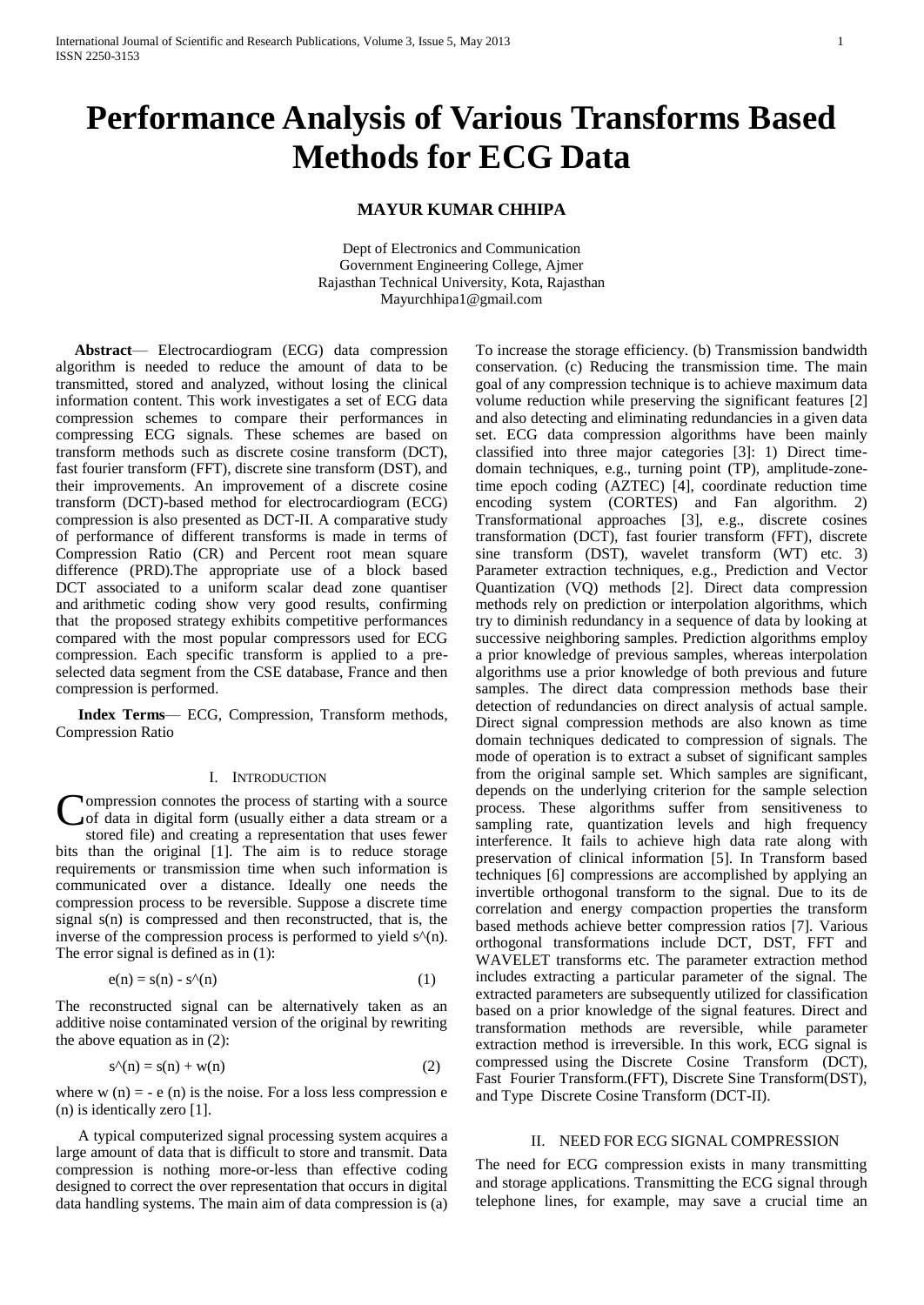unnecessary difficulty in emergency cases. Effective storage is required of large quantities of ECG information in the intensive coronary care unit, or in Long-term (24-48 hours) wearable monitoring tasks (Holter). Holter monitoring usually require continuous 12 or 24-hours ambulatory recording. For good diagnostic quality, each ECG lead should be sampled at a rate of 250-500 Hz with 12 bits resolution. The information rate is thus 11-22 Mbits/hour/lead approximately. The monitoring device must have a memory capacity of about 100- 200 Mbytes for a 3-lead recording. Memory costs may render such a solid state Holter device impractical. In practice, efficient data compression may be achieved only with lossy compression techniques (which allow reconstruction error). In ECG signal compression algorithms the goal is to achieve a minimum information rate, while retaining the relevant diagnostic information in the reconstructed signal. All ECG compression algorithms have used simple mathematical distortion measure such as the percentage rms difference (PRD) for evaluation the reconstructed signal. It is used to evaluate the compression result.

# III. PERFORMANCE EVALUATION

Any performance criterion used to evaluate an ECG compression algorithm must include two factors Compression ratio, (CR) and Percent root mean square difference, (PRD). In present work we have tested the data on the basis of these two.

#### *A. Compression Ratio (CR)*

This is one of the most important parameters in data compression algorithms which specifies the amount of compression. All data compression algorithms minimizes data storage by reducing the redundancy wherever possible, thereby increasing the compression ratio [7]. The compression ratio (CR) is defined as the ratio of the number of bits representing the original signal to the number of bits required to store the compressed signal. A high compression ratio is typically desired [2]. A data compression algorithm must also represent the data with acceptable fidelity while achieving high CR, given by (3).

CR= Total number of samples before compression/total number of samples after compression. (3)

# *B. Error Criteria and Distortion Methods*

One of the most difficult problems in ECG compression applications and reconstruction is defining the error criterion The purpose of the compression system is to removed redundancy and irrelevant information. Consequently the error criterion has to be defined so that it will measure the ability of the reconstructed signal to preserve the relevant information. Since ECG signals generally are compressed with lossy compression algorithms, we have to have a way of quantifying the difference between the original and the reconstructed signal, often called distortion. Different objective error measures namely root mean square error(RMSE) percentage root mean difference (PRD), signal to noise ratio (SNR) are used for calculation of reconstruction error. The most prominently used distortion measure is the Percent Root mean square Difference (PRD) [8] that is given by (4) .

 $PRD=$ 

$$
\sum_{n=1}^{Lb} [X(n) - X'(n)]^2 / \sum_{n=1}^{Lb} [x(n)]^2 \tag{4}
$$

where x (n) is the original signal and  $x'(n)$  is the reconstructed signal. and  $L<sub>b</sub>$  is the length of the block or sequence over which PRD is calculated. PRD provides a numerical measure of the residual root mean square (rms) error.

#### IV. TRANSFORMATION METHODS

In this work we have compared the performance of four different transformation methods for ECG compression and then their performance is evaluated. The various compression techniques have been discussed below:

## *C. Discrete Cosine Transform (DCT)*

A discrete cosine transform (DCT) expresses a sequence of finitely many data points in terms of a sum of cosine functions oscillating at different frequencies [9]. DCTs are important to numerous applications in science and engineering, from lossy compression of audio (e.g. MP3) and images (e.g. JPEG) (where small high-frequency components can be discarded), to spectral methods for the numerical solution of partial differential equations. The use of cosine rather than sine functions is critical in these applications. For compression, it turns out that cosine functions are much more efficient whereas for differential equations the cosines express a particular choice of boundary conditions[10].

In particular, a DCT is a Fourier-related transform similar to the discrete Fourier transform (DFT), but using only real numbers. DCTs are equivalent to DFTs of roughly twice the length, operating on real data with even symmetry (since the Fourier transform of a real and even function is real and even), where in some variants the input and/or output data are shifted by half a sample.

Discrete Cosine Transform is a basis for many signal and image compression algorithms due to its high de-correlation and energy compaction property [7]. A discrete Cosine Transform of N sample is defined as in (5):

$$
F(u)=
$$

$$
\sqrt{2/NC} \, c(u) \sum_{x=0}^{N-1} f(X) \cos[\frac{\pi(2X+1)U}{2N}] \tag{5}
$$

 $C(u)$ =

$$
\sqrt[1]{2} \quad \text{for u=0}
$$
  
=1 otherwise

The function  $f(x)$  represents the value of xth samples of input signals [7]. F(u) represents a DCT coefficients. The inverse DCT is defined in similar fashion as in (6):

$$
F(x)=
$$

 $\sum_{n=0}^{n} c(v) F(v)$ 

$$
\sqrt{2/NC} \cos[\pi(2x+1)U/2N]
$$
\n(6)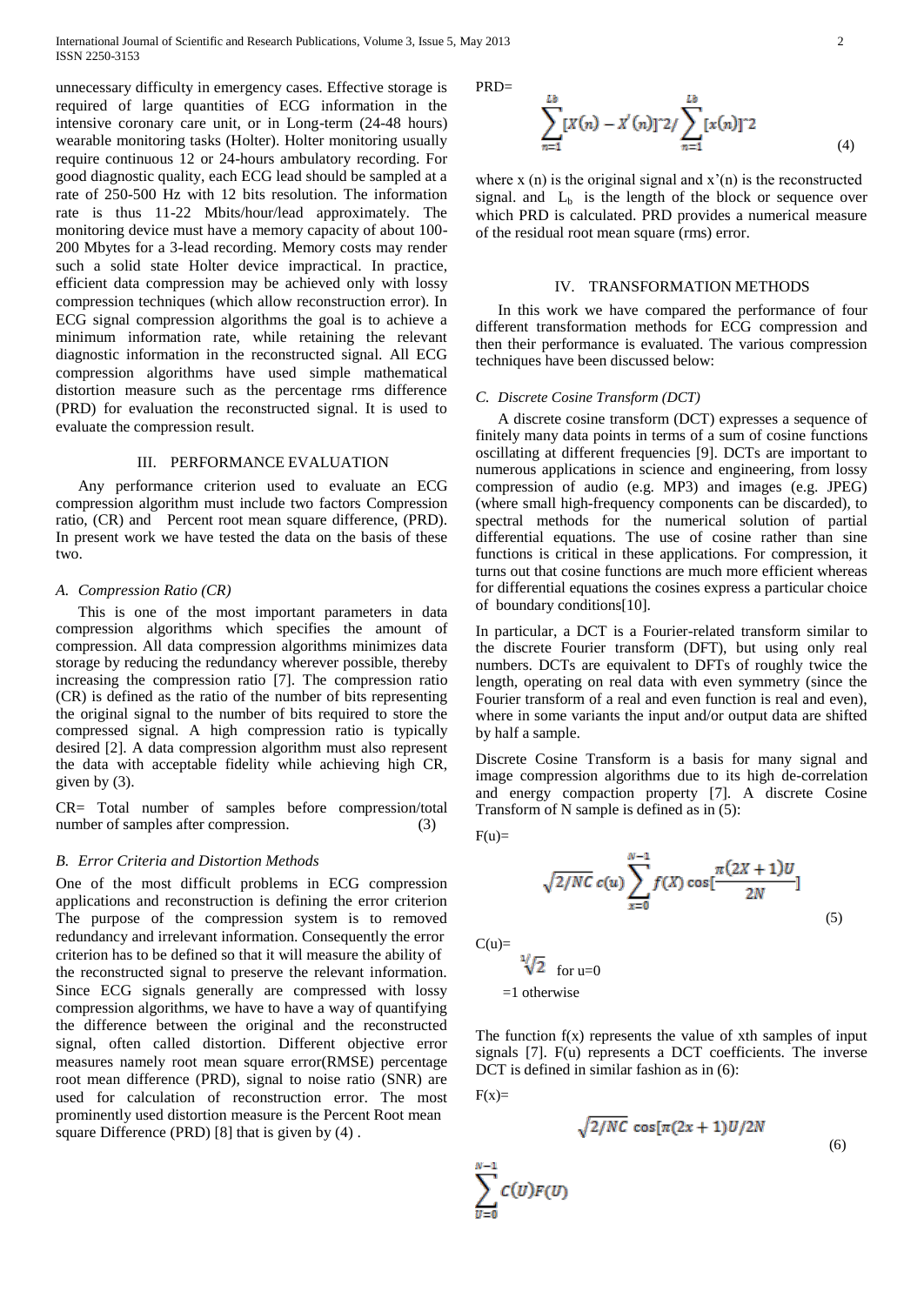#### $X=0,1,...N-1$ .

# *D. Fast Fourier Transform (FFT)*

A fast Fourier transform (FFT) is an efficient algorithm to compute the discrete Fourier transform (DFT) and it's inverse. There are many distinct FFT algorithms involving a wide range of mathematics, from simple complex- number arithmetic to group theory and number theory. An FFT is a way to compute the same result more quickly. Computing a DFT of 2N points in the naive way, using the definition, takes  $O(N^2)$ arithmetical operations, while an FFT can compute the same result in only O(N log N) operations. The difference in speed can be substantial, especially for long data sets where N may be in the thousands or millions—in practice, the computation time can be reduced by several orders of magnitude in such cases, and the improvement is roughly proportional to  $N / log(N)$ . This huge improvement made many DFT-based algorithms practical; FFTs are of great importance to a wide variety of applications, from digital signal processing and solving partial differential equations to algorithms for quick multiplication of large integers. The most well known FFT algorithms depend upon the factorization of N, but there are FFTs with O (N log N) complexity for all N, even for prime N. Many FFT algorithms only depend on the fact that is an Nth primitive root of unity, and thus can be applied to analogous transforms over any finite field, such as number-theoretic transforms. Fast Fourier Transform is a fundamental transform in digital signal processing with applications in frequency analysis, signal processing etc [7]. The periodicity and symmetry properties of DFT are useful for compression. The uth FFT coefficient of length N sequence  $\{f(x)\}\$ is defined as in (7):.

 $F(U)=$ 

$$
\sum_{X=0}^{N-1} f(X) \exp\left(-j2\pi U X/N\right)
$$
\n(7)

Where  $U=0,1,...(N-1)$ 

And its inverse transform is calculated from (8):

f(x)=1/N  

$$
\sum_{X=0}^{N-1} f(X) \exp(-j2\pi U X/N)
$$
 (8)

X=0,1,,….N-1

# *E. Discrete Sine Transform (DST)*

Discrete sine transform (DST) is a Fourier-relate transform similar to the discrete Fourier transform (DFT), but using a purely real matrix. It is equivalent to the imaginary parts of a DFT of roughly twice the length, operating on real data with odd symmetry (since the Fourier transform of a real

and odd function is imaginary and odd), where in some variants the input and/or output data are shifted by half a sample. Like any Fourier-related transform, discrete sine transforms (DSTs) express a function or a signal in terms of a sum of sinusoids with different frequencies and amplitudes. Like the discrete Fourier transform (DFT), a DST operates on a function at a finite number of discrete data points. The obvious distinction between a DST and a DFT is that the

former uses only sine functions, while the latter uses both cosines and sines (in the form of complex exponentials). However, this visible difference is merely a consequence of a deeper distinction: a DST implies different boundary conditions than the DFT or other related transforms. Formally, the discrete sine transform is a linear, invertible function F: RN -> RN (where R denotes the set of real numbers), or equivalently an  $N \times N$  square matrix. There are several variants of the DST with slightly modified definitions. The N real numbers x0,¼, xN-1 are transformed into the N real numbers  $X0$ , ...,  $XN-1$  according to (9):

$$
X_{k} = \sum_{u=0}^{N-1} [Xn \sin{\frac{n}{N}} + 1(n+1)(K+1)] \tag{9}
$$

Where  $k=0,1,...N-1$ 

### *F. Discrete Cosine Transform-II (DCT-II)*

The most common variant of discrete cosine transform is the type-II DCT. The DCT-II is typically defined as a real, orthogonal (unitary), linear transformation by the formula in (10):

$$
C_{k} = \sqrt{\frac{2 - \delta k}{N} \sum_{n=0}^{N-1} X_n \cos[\frac{\pi}{n(n + \frac{1}{2})}]} \tag{10}
$$

for N inputs xn and N outputs

DCT-II can be viewed as special case of the discrete fourier transform (DFT) with real inputs of certain symmetry . This viewpoint is fruitful because it means that any FFT algorithm for the DFT leads immediately to a corresponding fast algorithm for the DCT-II simply by discarding the redundant operations.

The discrete Fourier transform of size N is defined by (11):

$$
X_k = \sum_{n=0}^{N-1} X_n
$$
\n<sup>(11)</sup>

 $X_n = exp(-2n/N)$  where is an Nth primitive root of unity. In order to relate this to the DCT-II, it is convenient to choose a different normalization for the latter transform [11] as in (12):

$$
C_k = \sum_{n=0}^{N-1} X_n \cos\left[\frac{\pi}{N\left(n + \frac{1}{2}\right)K}\right]
$$
\n(12)

This normalization is not unitary, but it is more directly related to the DFT and therefore more convenient for the development of algorithms. Of course, any fast algorithm for Ck trivially yields a fast algorithm for although the exact count of required multiplications depends on the normalization. In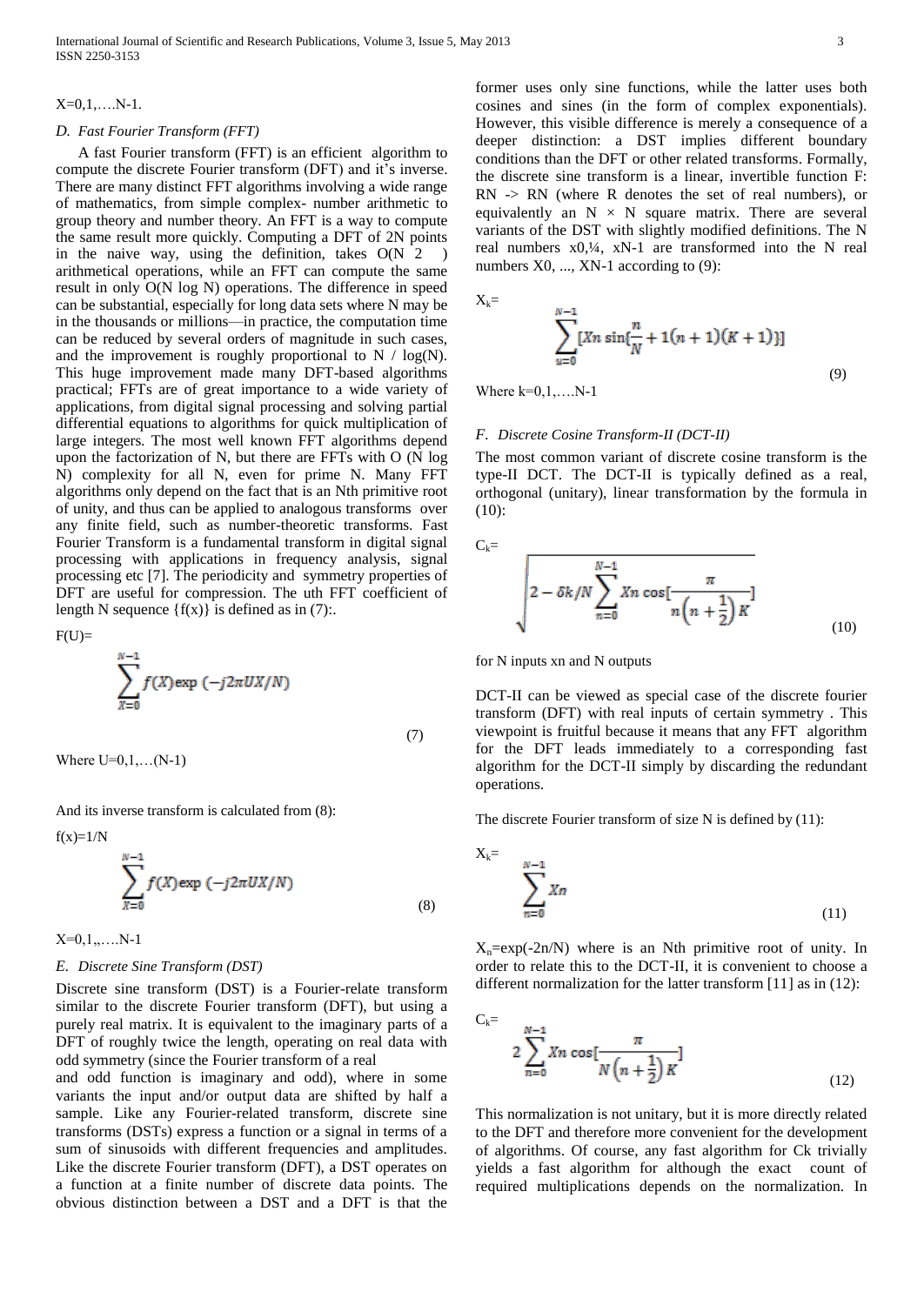order to derive from the DFT formula, we can use the identity to write (13).

$$
C_{k} = \sum_{n=0}^{N-1} X_n \cos\left[\frac{\pi}{n\left(n+\frac{1}{2}\right)K}\right]
$$
\n(13)

Where  $C_k$  is a real-even sequence of length 4N, defined as follows for n>N.

$$
X_{2n}X_{4N-(2N+1)} = Xn \tag{14}
$$

Thus, the DCT- II of size N is precisely a DFT of size 4N, of real-even input, where the even-indexed inputs are zero.

#### V. THE PROPOSED ALGORITHMS

The various compression techniques DCT, FFT, DST and DCT- II algorithms are compared with PRD and Compression ratio CR and best suitable is considered. The algorithms are performed on CSE database shown in Fig. 1.



A. DCT Compression Algorithm

- Separate the ECG components into three components x.y.z
- Find the frequency and time between two samples.
- Find the DCT of ECG signal and check for DCT coefficients (before compression)  $=0$ , increment the counter A if it is between +0.22 to -0.22 and assign to Index=0.



Figure 2(b). The Error signal after DCT compression.

# Figure 2. DCT compression analysis.

- Check for DCT coefficients (after compression) =0,
- increment the Counter B.
- Calculate inverse DCT and plot decompression, error.
- Calculate the compression ratio CR and PRD.

The plot is shown in Fig. 2.

B. The FFT compression algorithm

- Separate the ECG components into three components x, y, z.
- Find the frequency and time between two samples.
- Find the FFT of ECG signal and check for FFT coefficients (before compression)  $=0$ , increment the counter A if it is between  $+25$  to-25 and assign to Index=0.
- Check for FFT coefficients (after compression)  $=0$ , increment the Counter B.
- Calculate inverse FFT and plot decompression, error.
- Calculate the compression ratio CR and PRD.

The plot is shown in Figure 3.



Figure 3(a). The ECG signal after FFT compression.



 Figure 3(b). The Error signal after FFT compression. Figure 3. FFT compression analysis.

C. The DST compression algorithm

- Separate the ECG components into three components x, y, z.
- Find the frequency and time between two samples.
- Find the DST of ECG signal and check for DST
- Coefficients (before compression)  $=0$ , increment the counter A if it is between  $+15$  to-15 and assign to Index=0.
- Check for DST coefficients (after compression)  $= 0$ , increment the Counter B.
- Calculate inverse DST and plot decompression, error.
- Calculate the compression ratio CR and PRD.

The plot is shown in Figure 4.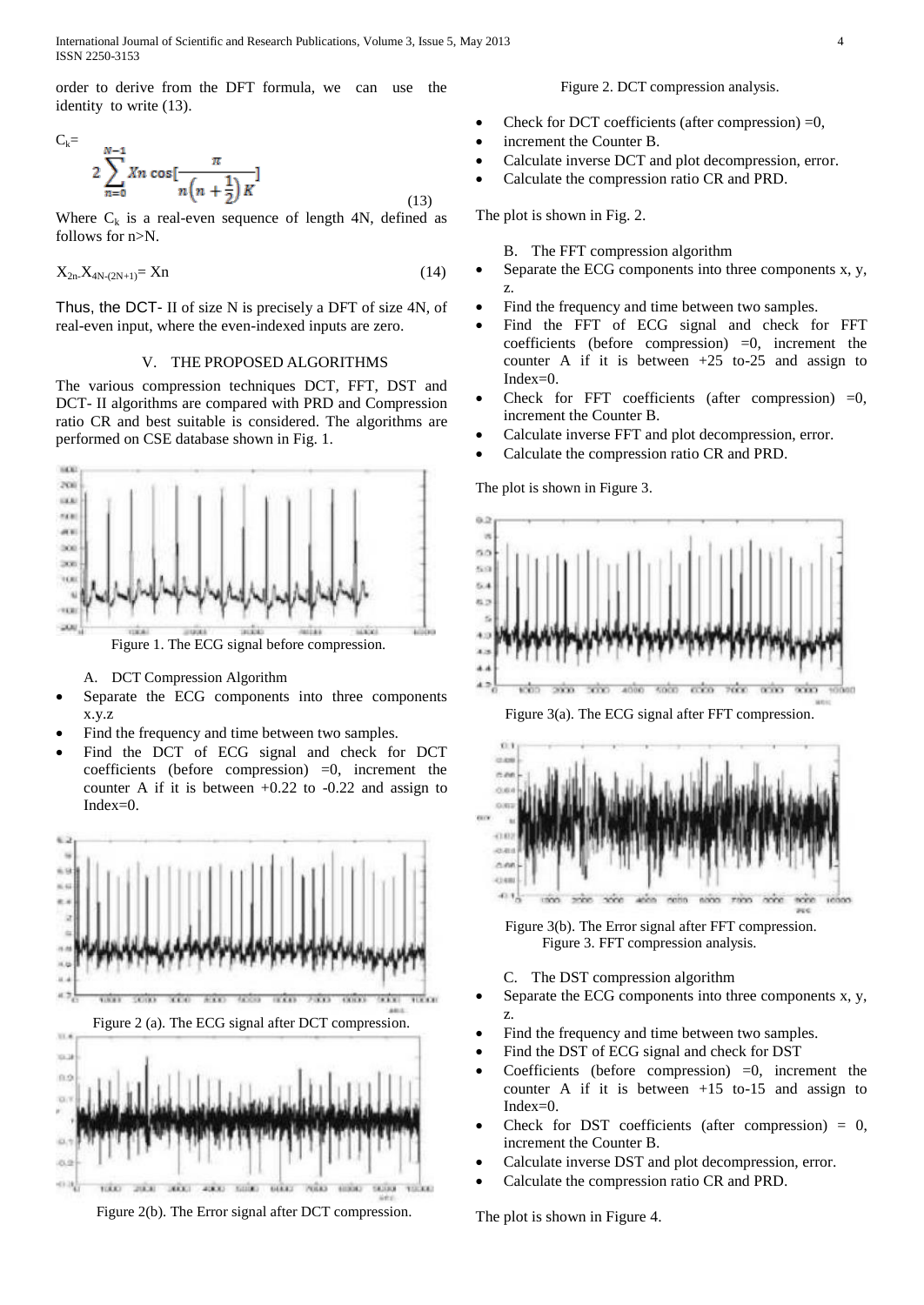

Figure 4(a). The ECG signal after DST compression.



Figure 4. DST compression analysis.

D. The DCT-II compression algorithm

- Partition of data sequence x in Nb consecutive blocks bi,  $i = 0, 1, 4, \ldots$ , Nb-1, each one with Lb samples.
- DCT computation for each block.
- Quantization of the DCT coefficients.
- Lossless encoding of the quantized DCT coefficients.

Increasing the block size increases the CR and the DC computing time. Various results show that increasing the block size above a certain point results in a very modest CR gain while the processing time increases. The type II DCT is commonly used for data compression due to its greater capacity to concentrate the signal energy in few transform coefficients.

The algorithm is explained in details as:

 Let *bi*[*n*], n=0,1,¼, *Lb*-1,represent the *Lb* values in blockbi*.* 

 The one-dimensional DCT-II of this block generates a transformed block Bi constituted by a sequence of *Lb* coefficients Bi[m], m=0,1,¼.. *Lb*-1, given by(15): where *cm*=1 for1 *m Lb*-1 and  $co=(1/2)(1/2)$ . The DCT can be seen as a oneto-one mapping for *N* point vectors between the time and the frequency domains. The coefficient *Bi*[0],which is directly related to the average value of the time-domain block is called DC coefficient and the remaining coefficients of a block are called AC coefficients. Given Bi, bi can be recovered by applying the inverse DCT-II:

 $Bi[n]=$ 

$$
2/LB\sum_{m=0}^{Lb-1} CmBi[m]cos[\frac{(2n+1)m\pi}{2LB}](15)
$$

To quantize B we use quantization vector q. Each element  $q(n)$ ,  $n=0,1,44$  .*Lb*-1,of *q* is a positive integer. In a specified interval and represents the quantization step size for the coefficient B[n].The elements of the quantized DCT block obtained by the following operation:

$$
Bi[n] = Bi[n]/q[n] \tag{16}
$$

where // represents division followed by rounding to the nearest integer. Lossless encoding of the quantized DCT coefficients involves run length encoding, because the quantization normally generates many null values followed by an entropy encoder.

The plot is shown in Figure 5.



Figure 5(a). The ECG signal after DCT-II compression.



Figure 5(b). The Error signal after DCT-II compression. Figure 5. DCT-II compression analysis

### VI. RESULTS AND DISCUSSION

 We used data in the CSE database to test the performance of the four coding techniques. The ECG data is sampled at 333 Hz. The amount of compression is measured by CR and the distortion between the original and reconstructed signal is measured by PRD. The comparison table shown in Table 1, details the resultant compression techniques. This gives the choice to select the best suitable compression method. A data compression algorithm must represent the data with acceptable fidelity while achieving high CR. As the PRD indicates reconstruction fidelity; the increase in its value is actually undesirable. Although DCT-II provides maximum CR, but distortion is more. So a compromise is made between CR and PRD.

| Method | Compression Ratio | PRD  |
|--------|-------------------|------|
| DCT    | 80.89             | 0.93 |
| FFT    | 89.57             | 0.01 |
| DST    | 70.40             | 1.18 |
| DCT-II | 95.77             | 1.33 |